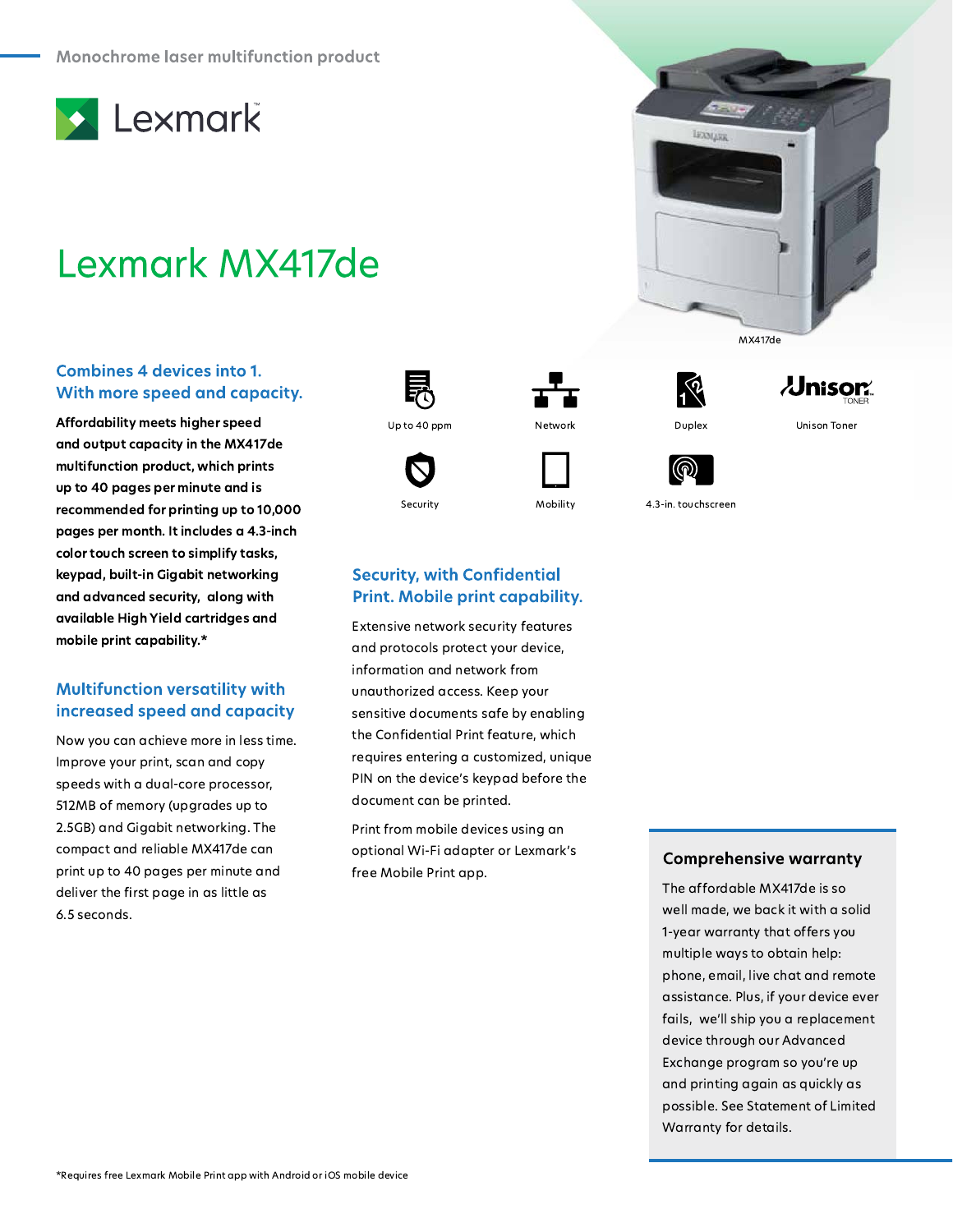# **High Yield cartridges offer** lower cost per page

The MX417de can use available High Yield cartridges to produce up to 8,500 color pages, which helps lower your cost per page. Plus they never require shaking, which minimizes interruptions and keeps your work moving. Lexmark's print system and exclusive Unison™ Toner ensure consistent print quality throughout the life of the cartridge to prevent wasted prints.

#### **User-friendly**

The MX417de features a 4.3-inch customizable color touch screen that provides quick access to copy, fax and scan functions. It also provides access to pre-installed applications, such as our Forms and Favorites app that lets you save frequently used documents and print them from the touch screen.

Monitor jobs and supplies on the screen, or from a remote location through its web interface. Add an extra paper tray to boost capacity to 850 pages for fewer interruptions. A front USB port lets you print directly from a flash drive.

The MX417de is built to last, so you'll easily be able to print up to 10,000 pages per month, thanks to our stateof-the-art paper handling technology.

An automatic document feeder simplifies printing, copying, scanning and faxing multipage documents.

## **Eco-friendly**

Built-in two-sided printing reduces paper use. The instant warm-up fuser saves energy and delivers the first page as fast as 6.5 seconds. Select an energy-saving mode (Quiet, Hibernate or Eco) to automatically minimize noise and energy consumption.

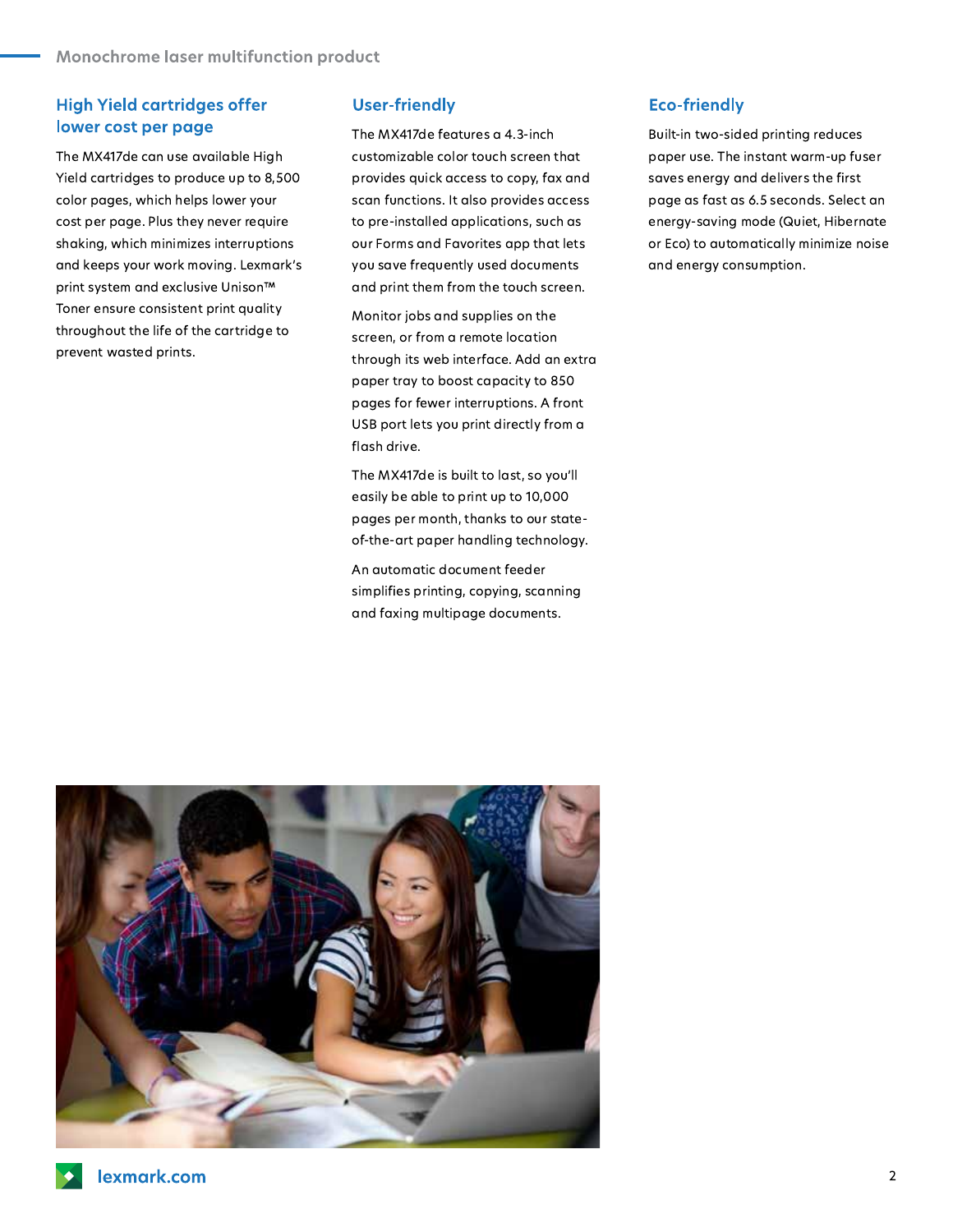| <b>Product specifications</b>                        | Lexmark MX417de                                                                                                                                    |
|------------------------------------------------------|----------------------------------------------------------------------------------------------------------------------------------------------------|
| Printing                                             |                                                                                                                                                    |
| Display                                              | Lexmark e-Task 4.3-inch (10.9 cm) color touch screen                                                                                               |
| Print Speed: Up to <sup>6</sup>                      | Black: 40 ppm                                                                                                                                      |
| Time to First Page: As fast as                       | Black: 6.5 seconds                                                                                                                                 |
| <b>Print Resolution</b>                              | Black: 1200 Image Quality, 1200 x 1200 dpi, 2400 Image Quality, 600 x 600 dpi                                                                      |
| Memory / Processor                                   | Standard: 512 MB / Maximum: 2560 MB / Dual Core, 800 MHz                                                                                           |
| <b>Hard Disk</b>                                     | Not Available                                                                                                                                      |
| Recommended Monthly Page Volume <sup>2</sup>         | 750 - 10000 pages                                                                                                                                  |
| Maximum Monthly Duty Cycle: Up to3                   | 100000 pages per month                                                                                                                             |
| Copying                                              |                                                                                                                                                    |
| Copy Speed: Up to <sup>6</sup>                       | Black: 40 cpm                                                                                                                                      |
| Time to First Copy: As fast as                       | Black: 6.5 seconds                                                                                                                                 |
| Scanning                                             |                                                                                                                                                    |
| Scanner Type / ADF Scan                              | Flatbed scanner with ADF / RADF (Reversing Duplex)                                                                                                 |
| A4/Ltr Duplex Scan Speed: Up to                      | Black: 18 / 19 sides per minute / Color: 8 / 8 sides per minute                                                                                    |
| A4/Ltr Simplex Scan Speed: Up to                     | Black: 42 / 43 sides per minute / Color: 19 / 20 sides per minute                                                                                  |
| ADF Paper Input Capacity: Up to                      | 50 pages 20 lb or 75 gsm bond                                                                                                                      |
| Faxing                                               |                                                                                                                                                    |
| Modem Speed                                          | ITU T.30, V.34 Half-Duplex, 33.6 Kbps                                                                                                              |
| Supplies <sup>7</sup>                                |                                                                                                                                                    |
| Laser Cartridge Yields (up to) <sup>1</sup>          | 2,500-page Cartridge, 8,500-page High Yield Cartridge                                                                                              |
| Imaging Unit Estimated Yield: Up to                  | 60000 pages, based on 3 average letter/A4-size pages per print job and $\sim$ 5% coverage                                                          |
| Cartridge(s) Shipping with Product <sup>1</sup>      | 2,500-page Starter Return Program Toner Cartridge                                                                                                  |
| <b>Paper Handling</b>                                |                                                                                                                                                    |
| <b>Included Paper Handling</b>                       | 250-Sheet Input, 50-Sheet Multipurpose Feeder, 150-Sheet Output Bin, Integrated Duplex                                                             |
| <b>Optional Paper Handling</b>                       | 250-Sheet Tray, 550-Sheet Tray, 550-Sheet Lockable Tray                                                                                            |
| Paper Input Capacity: Up to                          | Standard: 300 pages 20 lb or 75 gsm bond / Maximum: 850 pages 20 lb or 75 gsm bond                                                                 |
| Paper Output Capacity: Up to                         | Standard: 150 pages 20 lb or 75 gsm bond / Maximum: 150 pages 20 lb or 75 gsm bond                                                                 |
| Media Types Supported                                | Card Stock, Envelopes, Paper Labels, Plain Paper, Transparencies, Refer to the Card Stock & Label Guide.                                           |
| Media Sizes Supported                                | 10 Envelope, 7 3/4 Envelope, 9 Envelope, A4, A5, DL Envelope, Executive, Folio, JIS-B5, Legal, Letter, Statement, Universal,<br>Oficio. A6         |
| <b>General Information4</b>                          |                                                                                                                                                    |
| <b>Standard Ports</b>                                | USB 2.0 Specification Hi-Speed Certified (Type B), Gigabit Ethernet (10/100/1000), Front USB 2.0 Specification Hi-Speed<br>Certified port (Type A) |
| <b>Optional Network Ports</b>                        | MarkNet N8352 802.11b/g/n Wireless                                                                                                                 |
| Noise Level: Operating                               | Print: 55 dBA / Copy: 55 dBA / Scan: 55 dBA                                                                                                        |
| <b>Specified Operating Environment</b>               | Temperature: 16 to 32°C (60 to 90°F), Humidity: 8 to 80% Relative Humidity, Altitude: 0 - 2896 Meters (9,500 Feet)                                 |
| Limited Warranty - See Statement of Limited Warranty | 1-Year Exchange Service, Next Business Day                                                                                                         |
| Size (in. - H x W x D) / Weight (lb.)                | 18.4 x 15.7 x 18.6 in. / 44.0 lb.                                                                                                                  |

'Average standard page yield value declared in accordance with ISO/IEC 19752. <sup>2</sup>"Recommended Monthly Page Volume" is a range of pages that helps customers evaluate<br>Lexmark's product offerings based on the average number o